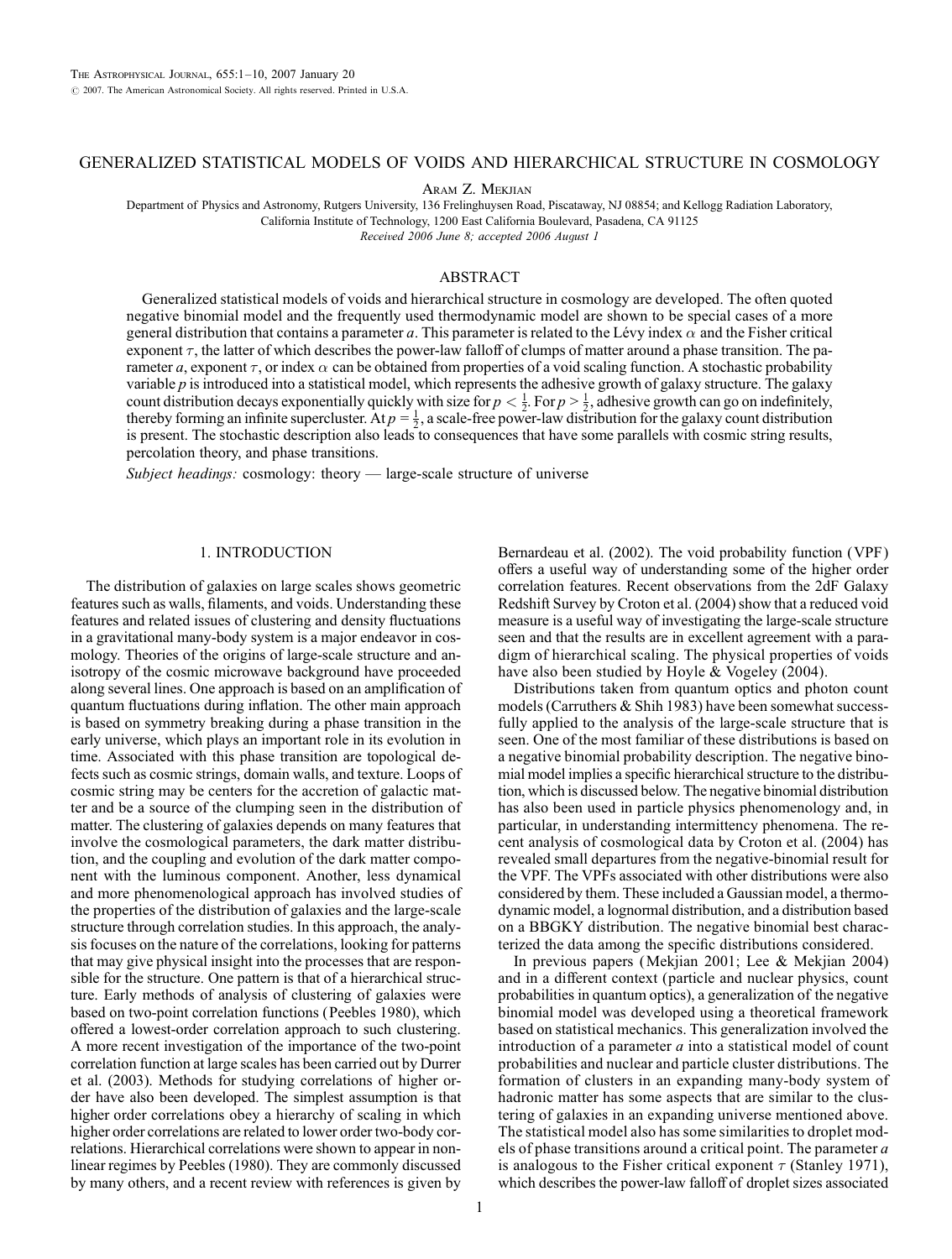with the phenomena of critical opalescence occurring at the critical point of a second-order phase transition. The parameter  $a$ can also be related to the Lévy index  $\alpha$  (Lévy 1954; Feller 1971; Sato 1999). The importance of the Lévy distribution has been stressed by Mandelbrot (1982). In the context of particle physics and quantum optics, the introduction of the parameter  $a$  enables one to connect the negative binomial model  $(a = 1)$  to a second model ( $a = \frac{1}{2}$ ) used in particle physics and in quantum optics and also in descriptions of galaxy clustering. Specifically, in the present context of galaxy clustering, the limiting case of  $a = \frac{1}{2}$  has the same void distribution as the thermodynamic model initially due to Saslaw & Hamilton (1984) and modified by Fry (1986). Fry also considered several other possibilities such as a hierarchical Poisson model and a hierarchical BBGKY model. Moreover, in particle physics the distribution is also connected to a Feynman-Wilson gas (Mekjian 2001), and in quantum optics the count distribution was initially due to Glauber (1963) and was discussed in further detail by Klauder & Sudarshan (1968). The result arises in photon distributions from field emission from states with Lorentzian line shapes. The negative binomial and this second distribution have somewhat different count probabilities, void scaling, and hierarchical structure properties. Generalizations of the negative binomial distribution in particle phenomenology have also been developed by Hegyi (1993a, 1993b, 1996) and related to the Fox function (Fox 1961).

A review of the importance of various scaling laws in the distribution of galaxies is given by Jones et al. (2005). These authors considered the power-law behavior of the two-point correlation function, both radial and angular, higher order correlation functions such as the three-point correlation function, the hierarchical structure of the qth-order correlations, the power spectrum, counts in cells and the associated void probability function, and fractal and multifractal measures. Scaling features of voids and their connection to fractal models have been studied by Gaite and collaborators (e.g., Gaite & Manrubia 2002; Gaite 2005, 2006). Studies of the scaling of moments of the counts distribution with cell size  $L$  have been proposed as a method of obtaining the scaling dimension of a system (Martínez  $& Saar 2002$ ; Borgani 1995). A discussion of the three-point function is given by Takada & Jain (2003). A recent search for voids is described by Hoyle  $\&$ Vogeley (2004). The importance of void statistics was also studied in Balian & Schaeffer (1989).

## 2. CORRELATION FUNCTIONS, HIERARCHICAL STRUCTURE, AND VOID PROBABILITY

The probability of finding  $N$  galaxies in a selected volume  $V$ randomly placed gives the count probability  $P_N$ . The void probability is the special case  $N = 0$ , and  $P_0$  is connected to the mean k-point correlation function  $\xi_k$  (White 1979) through the relation

$$
P_0 = \exp\bigg[-\sum_{k=1}^{\infty} \frac{(-\langle N \rangle)^k}{k!} \xi_k\bigg],\tag{1}
$$

where  $\langle N \rangle$  is the mean number of galaxies in V. To obtain  $P_0$ from  $\xi_k$ , all correlation moments  $\xi_k$  have to be determined. The relation simplifies in hierarchical models, where the k-point correlation function can be expressed in terms of the two-point correlation function through the connection

$$
\xi_k = A_k \xi_2^{k-1}.\tag{2}
$$

Such an organization in  $\xi_k$  is referred to as hierarchical structure. The  $A_k$  are scaling coefficients determined by the hierarchical model. Using this relation, the term  $-\langle N \rangle^k \xi_k$  in the expression for the void probability simplifies to  $\langle N \rangle (\langle N \rangle \xi_2)^{k-1}$ . The quantity  $\chi \equiv -\ln (P_0)/\langle N \rangle$ , called the reduced void probability function, now has the feature of being a function of the specific combination  $\langle N \rangle \xi_2$  only, namely,

$$
\chi = \sum_{k=1}^{\infty} \frac{A_k}{k!} (\langle N \rangle \xi_2)^{k-1}.
$$
 (3)

The behavior of  $\chi$  with  $\langle N \rangle \xi_2$  depends on the scaling amplitudes  $A_k$ . For example, if  $A_k = (k - 1)!$ , the sum over k is simply

$$
\chi = \sum_{k=1}^{\infty} \frac{1}{k} (\langle N \rangle \xi_2)^{k-1} = \frac{1}{\langle N \rangle \xi_2} \ln \left( 1 + \langle N \rangle \xi_2 \right). \tag{4}
$$

This particular behavior of  $\chi$  as a function of  $\langle N \rangle \xi_2$  arises from a negative binomial distribution, as discussed in the next section. The  $\xi_2$  and the fluctuation are related by  $\langle N^2 \rangle$  –  $\langle N \rangle^2 = \langle N \rangle + \xi_2 \langle N \rangle^2$  or through the factorial moment result  $\langle N(N-1)\rangle = \langle N \rangle^2 (1+\xi_2).$ 

Hierarchical pictures have been usefully applied in understanding large-scale structure from a dynamical or evolutionary point of view. Several descriptions have been developed based on hierarchical scaling. For example, small-scale clumps are formed in regions where the density fluctuations are large, and they are produced earlier than large-scale clumps. The smallscale clumps are subsequently captured by large-scale clumps in a hierarchical clustering process. The Press-Schechter theory is a statistical picture of this clustering (Press & Schechter 1974).

In the present paper, a theoretical framework is developed to describe the large-scale structure in terms of a statistical model based on a canonical and a grand canonical ensemble. The probability  $P_N$  is obtained from a fugacity expansion of the grand canonical ensemble. Specific choices of the form of the grand canonical ensemble lead to particular probability distributions, such as the negative binomial model and the thermodynamic model. A generalized choice based on a hypergeometric description  $(\S$  4.8) contains these two frequently used cases as special limits. Sections 4.4, 4.5, and 4.6 discuss specific distributions. The void scaling and hierarchical structure of the hypergeometric description are developed in further detail in  $\S$ § 5.1 and 5.2. Before presenting these results, a brief summary of some of the ideas to be developed is presented in the next section, using the negative-binomial results to establish some useful quantities to be considered. Further highlights of the results are as follows: Section 4.3 contains a description in terms of clan variables, while  $\S 4.7$  introduces a stochastic probability variable p into the theoretical framework. This  $p$  can be viewed as an evolutionary variable describing the adhesive growth of galaxy clusters. Parallels and consequences of this picture are further discussed in  $\S$  6 and 7. Section 6 outlines a formal parallel with a result from cosmic strings, and  $\S$  7 discusses of a parallel with percolation theory and phase transitions.

## 3. COUNT DISTRIBUTIONS AND PARALLELS WITH QUANTUM OPTICS

Probability count distributions appear in many area of physics. Of relevance to this paper is a count distribution taken from quantum optics that was subsequently used as a phenomenological model of galaxy count distributions. Specifically, Carruthers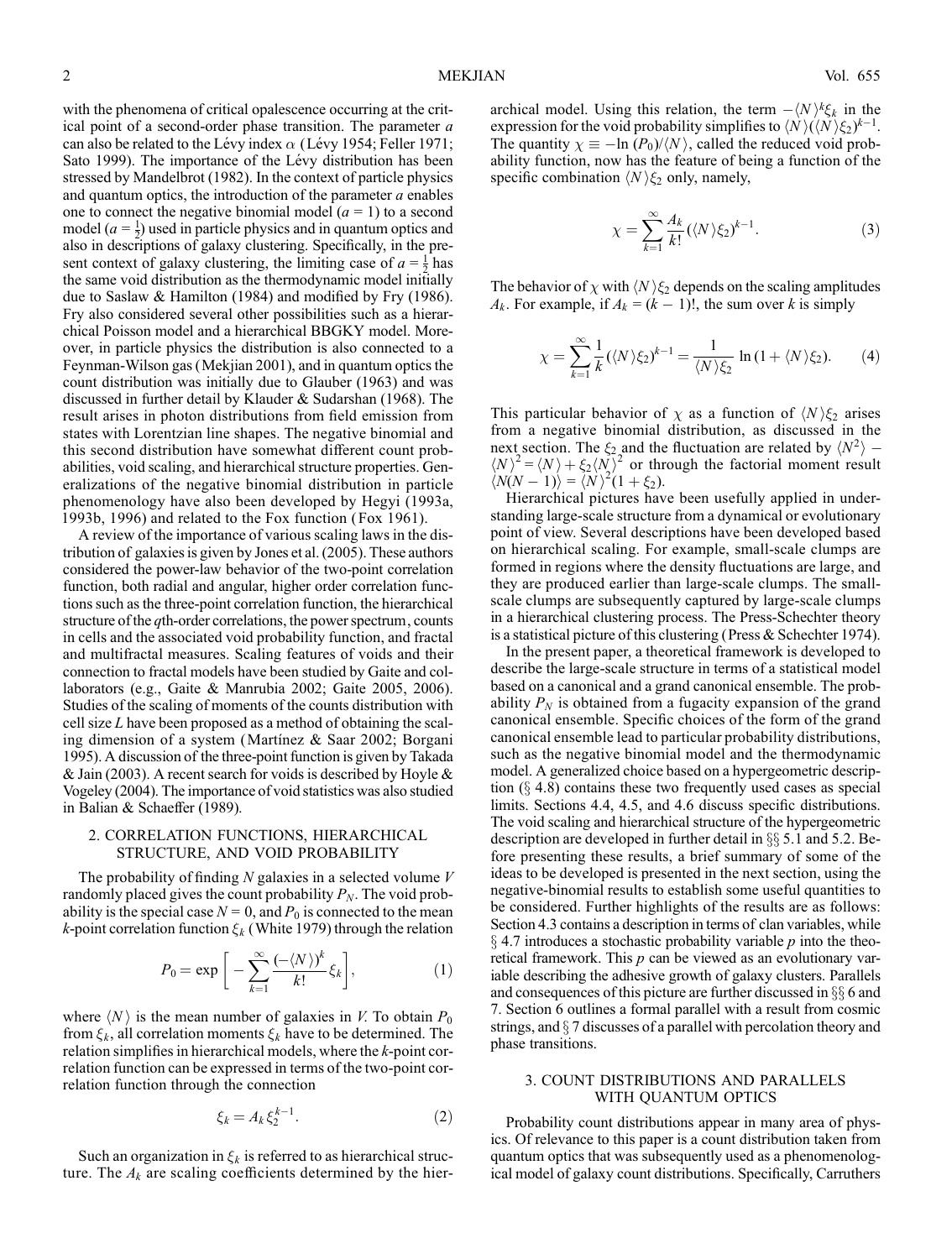& Shih (1983) used the negative binomial distribution for this purpose. The negative binomial probability distribution is

$$
P_N = {N + \kappa - 1 \choose N} p^{\kappa} (1 - p)^N
$$
  
=  ${N + \kappa - 1 \choose N} \left(\frac{\langle N \rangle / \kappa}{1 + \langle N \rangle / \kappa}\right)^N \left(\frac{1}{1 + \langle N \rangle / \kappa}\right)^{\kappa};$  (5)

the probability p determines the mean number  $\langle N \rangle$ , and  $\kappa$  is a parameter that appears in the expression for the fluctuation  $\delta N^2 \equiv \langle N^2 \rangle - \langle N \rangle^2$ . Namely,

$$
p = \frac{1}{1 + \langle N \rangle / \kappa}, \quad \langle N \rangle = \kappa \frac{1 - p}{p},
$$

$$
\langle N^2 \rangle - \langle N \rangle^2 = \langle N \rangle (1 + \langle N \rangle / \kappa) = \kappa (1 - p) / p^2. \quad (6)
$$

Properties of the negative binomial can also be written in terms of the two variables  $\hat{P}$  and  $\hat{Q}$  defined by  $\hat{Q} \equiv 1/p$  and  $1-p \equiv$  $\hat{P}/\hat{Q}$  or  $\hat{P} = (1 - p)/p$ . Then  $\langle N \rangle = \kappa \hat{P}$  and  $\delta N^2 = \kappa \hat{P} \hat{Q}$ . Clan variables, introduced by Van Hove (1989), have also been used to characterize the negative binomial and other probability distributions. The clan variable representation for the negative binomial distribution and other infinitely divisible probability distributions is given below in  $\S$  4.3. The void scaling function for the negative binomial is

$$
\chi_{\rm NB} = \frac{1}{\xi_2 \langle N \rangle} \ln \left( 1 + \xi_2 \langle N \rangle \right). \tag{7}
$$

The negative binomial result  $\chi_{NB}$  is a special case of a more general void distribution that involves a parameter  $a$ . The parameter *a* is related to the Lévy stability index  $\alpha$  and the Fisher critical exponent  $\tau$  in  $\S 4.8$ . The distribution to be developed is based on a generalized statistical model that has a void scaling distribution  $\chi_a$  given by

$$
\chi_a = \frac{1}{(1-a)\xi_2 \langle N \rangle / a} \left[ \left( 1 + \frac{\xi_2 \langle N \rangle}{a} \right)^{1-a} - 1 \right].
$$
 (8)

The negative-binomial limit is the  $a \rightarrow 1$  limit of  $\chi_a$ . An often quoted void distribution is that of a model referred to as the thermodynamic model (Saslaw & Hamilton 1984; Fry 1986), which has the special value  $a = \frac{1}{2}$ .

It is useful to compare the negative binomial distribution with another frequently occurring distribution, the count probability of Poisson statistics, which has a probability distribution  $P<sub>N</sub>$  and variance  $\delta N^2$  given by

$$
P_N = \frac{\langle N \rangle^N}{N!} \exp(-\langle N \rangle), \quad \delta N^2 \equiv \langle N \rangle. \tag{9}
$$

Thus, in the Poisson case  $\xi_2 = 0$  and consequently the Poisson void scaling function  $\chi_{\rm P} = 1$  for all  $\xi_2\langle N \rangle$ . In galaxy count distributions, the Poisson result represents the extreme limit of VPFs, being independent of the scaling variable  $\xi_2\langle N\rangle$ . By comparison, the importance of the Poisson distribution in quantum optics lies in its connection to coherent states. A Poisson distribution represents a coherent signal, while the negative binomial distribution is a chaotic distribution from noise. The negative binomial distribution is a generalization of the Planck distribution, which has index  $\kappa = 1$ . The Planck distribution gives a statistical enhancement in the occupancy of a quantum level arising from Bose-Einstein statistics. In phase space, bosons will clump together because of this statistical attraction, leaving underpopulated or voidlike regions in this space. This can be contrasted with a Poisson distribution with a random distribution of points lacking such correlations. Distributions based on combinations of Poisson and negative binomial behavior are also discussed in  $\S$  4.5 and offer the possibility of studying the interplay of these two distributions and their effects on void distributions. A discussion of a combination of a Poisson distribution and the thermodynamic model distribution is developed in  $\S$  7, where a parallel with percolation theory is also given.

## 4. A STATISTICAL MECHANICS APPROACH

## 4.1. General Considerations

The connection of probability distributions with statistical mechanics can be seen by considering the connection of generating functions for probability distributions and the grand canonical ensemble as a generating function of the canonical ensemble of a fixed number of particles N. The generating function for a probability distribution can be written as

$$
\exp\left[\sum_{k=1}^{\infty}C_k(u^k-1)\right]=\sum_{N=0}^{\infty}P_Nu^N.\tag{10}
$$

The extra  $-1$  in the exponent of this equation is the normalization factor necessary so that  $\sum_{N=0}^{\infty} P_N = 1$ . The exponential factor exp  $(\sum_{k=1}^{\infty} C_k u^k) \equiv Z_{\text{gen}}(C, u) = \sum_{N=0}^{\infty} Q_N u^N$  generates a set of functions  $Q_N$ ,  $N = 0, 1, 2, \ldots, \infty$ , such that  $P_N =$  $Q_N/Z_{\text{gen}}(C, u = 1)$ , with the vector  $C \equiv (C_1, C_2, \ldots)$ . In particle multiplicity distributions, the  $C_k$  are sometimes referred to as combinants (Gyulassy et al. 1978). The combinants for Poisson statistics are  $C_k = C_1 \delta_{k,1}$ , so that only  $C_1 \neq 0$ , with  $C_1 = \langle N \rangle$ . For the negative binomial distribution, the  $C_k = xt^k/k$  have a distribution obtained from a logarithmic expansion of  $-x \ln (1 - t)$ . The values of  $x$  and  $t$  determine the mean and fluctuation through

$$
\langle N \rangle = x \frac{t}{1-t}, \quad \langle N^2 \rangle - \langle N \rangle^2 = \langle N \rangle \left( 1 + \frac{\langle N \rangle}{x} \right). \tag{11}
$$

Comparing this last result with equation (6), the following identifications can be made:  $x \leftrightarrow \kappa$  and  $t \leftrightarrow 1 - p$ .

A strong similarity exists between the generating function for  $P<sub>N</sub>$  and a statistical mechanics connection relating the canonical ensemble's partition function  $Z_N$  and the grand canonical ensemble's partition function  $Z_{gc}$ , which reads

$$
Z_{\rm gc}(\beta,\mu) = \sum_{N=0}^{\infty} Z_N u^N = \sum_{N=0}^{\infty} Z_N \exp(\beta \mu N). \tag{12}
$$

Here  $u = \exp \beta \mu$  is the fugacity,  $\mu$  is the chemical potential, and  $\beta = 1/T$ , where the Boltzmann constant  $k_B = 1$ . The term  $Z_0 = 1$ and corresponds to a system with no particles. The  $Z_0$  is related to the void probability when discussing void scaling in multiplicity distributions. This parallel between the grand canonical partition function and the generating function of a probability distribution is an essential point used in this paper. Instead of using the combinant notation  $C_k$ , the notation  $x_k$  will be used in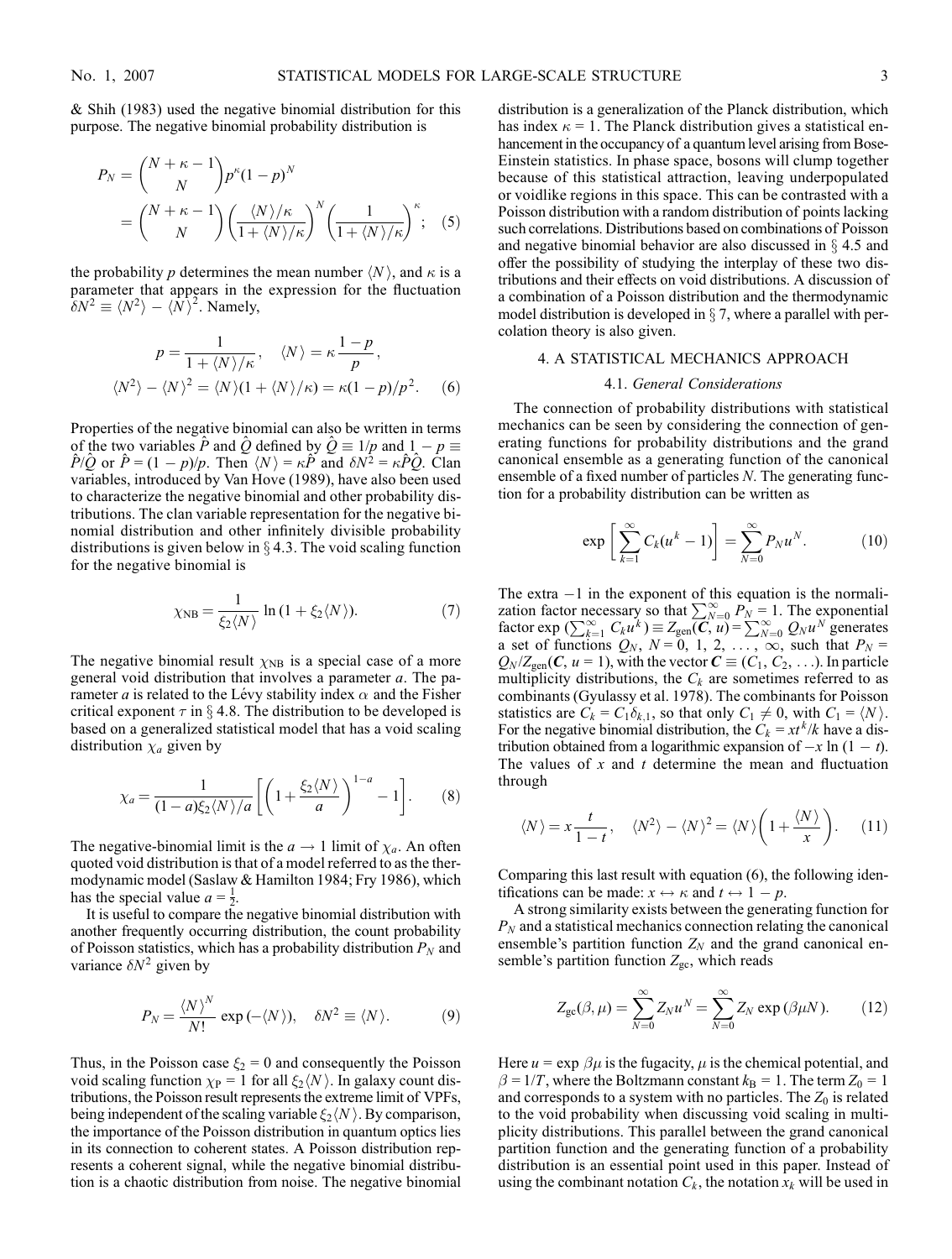the statistical model. The probability that a system has  $N$  particles is simply the ratio

$$
P_N = \frac{Z_N}{Z_{\rm gc}(\beta, \mu)_{\mu \to 0}} = \frac{Z_N}{\sum_{N=0}^{\infty} Z_N}.
$$
 (13)

The void probability  $P_0$  follows from

$$
P_0 = \frac{1}{Z_{\rm gc}(\beta, \mu)_{\mu \to 0}} = \frac{1}{\sum_{N=0}^{\infty} Z_N}.
$$
 (14)

#### 4.2. Examples and Motivations from Statistical Mechanics

Some examples will now be given to establish some of the methods to be used. For example, a system with  $Z_N = x^N/N!$  has  $\sum Z_N = \exp x$ . A Poisson probability distribution for  $P_N$  arises, since

$$
P_N = \frac{1}{N!} x^N \exp(-x) = \frac{1}{N!} \langle N \rangle^N \exp(-\langle N \rangle). \tag{15}
$$

The last equality follows from the result that  $x = \langle N \rangle$ . An example of a partition function that has the behavior  $Z_N = x^N/N!$  is that of a nondegenerate ideal gas of particles. The one-particle partition function is  $Z_1 = x = g_S \int V d^3 p \exp(-p^2/2mT)/h^3$  $g_S V/\lambda_T^3$ . The  $Z_N = (Z_1)^N/N!$  and the  $Z_N$  satisfy the one-term recurrence relation  $Z_N = xZ_{N-1}/N$ . Here V is the volume and  $g_S$  is the spin degeneracy factor (=2s + 1) of the particle. The  $\lambda_T^3$  is the quantum volume given by  $\lambda_T^3 = h^3/(2\pi mT)^{3/2} = h^3/(2\pi m/\beta)^{3/2}$ . The analog of  $C_k$  is now  $x_k$ , and for this case  $x_k = x\delta_{1,k}$ , so that only  $x_1$  exists. The grand canonical ensemble for this idealized case is  $Z_{gc}(\beta, \mu) = \exp xu = \exp (x \exp \beta \mu)$ . The chemical potential  $\mu$  of the grand canonical ensemble is obtained by specifying  $\langle N \rangle$  for the system:  $\mu = T \ln (\langle N \rangle \lambda_T^3 / V)$ . The Poisson distribution is the high-temperature Maxwell-Boltzmann limit of ideal gases. Non-Poissonian distributions arise when the particles are indistinguishable and the system has some degree of degeneracy, as in Bose-Einstein or Fermi-Dirac distributions. Noninteracting ideal Bose-Einstein gases (spin 0, 1, 2, ...) have  $x_k =$  $x/k^{5/2} + 1/k$  (Feynman 1972), while noninteracting ideal Fermi-Dirac gases (spin  $\frac{1}{2}, \frac{3}{2}, \ldots$ ) have  $x_k = (-1)^{k+1}x/k^{5/2}$ . These results depend on the number or dimensions  $d$  in the system, which here was taken to be 3. For d dimensions, the factor  $x/k^{5/2} \rightarrow (L^d/\lambda_T^d)/2$  $k^{1+d/2}$  with L the length of one side of V. The exponent of k, which is  $1 + d/2$ , determines the rate of falloff of  $x_k$  with k. For these specific cases of noninteracting Fermi-Dirac and Bose-Einstein gases, the exponent is well known. For interacting systems near a second-order phase transition, critical exponents appear; an exponent that describes the falloff of cluster yields in a liquid-gas phase transition is the Fisher exponent  $\tau$  (Stanley 1971).

Once  $x_k$  is specified, the canonical partition functions can be obtained from a recurrence relation (Chase & Mekjian 1995) for the cases considered, which involves the sum

$$
Z_N = \frac{1}{N} \sum_{N=0}^{N} k x_k Z_{N-k}
$$
 (16)

with  $Z_0 = 1$ . This result is an extension of the previous noninteracting ideal gas result  $Z_N = xZ_{N-1}/N$ . The ideal gas result follows when  $x_1 = 0$  and  $x_k \neq 0$  for  $k = 2, 3, \ldots$ . The  $Z_{gc}$  can be shown to be

$$
Z_{\rm gc} = \exp\left(\sum_{k=1}^{\infty} x_k u^k\right) \tag{17}
$$

(Mekjian 1990a, 1990b).

The canonical ensemble  $Z_N$  for any  $x_k$  whose grand canonical ensemble is given by equation (17) also has another representation in terms of a weight over a partition of N. The weight over all partitions is the main theoretical framework of statistical ensembles. In particular, a partition of  $N$  is specified by a vector  $(n_1, n_2, \ldots, n_N) \equiv n$  subject to the constraint  $N = \sum k n_k$ . The  $n_k$  is the number of groups or clusters of size k. A weight  $W_N(n, x)$ , where  $x \equiv (x_1, x_2, \ldots, x_N)$ , is given to each *n*, which has a structure

$$
W_N(\boldsymbol{n}, \boldsymbol{x}) = \prod_{k=1}^N \frac{x_k^{n_k}}{n_k!}.
$$
 (18)

The  $x_k$  will contain the underlying physical quantities. Examples of  $x_k$  will be given shortly. The  $n_k!$  are Gibbs factorials. The  $Z_N$  is determined by summing  $W_N(n, x)$  over all event-by-event histories or possibilities for the vector  $\boldsymbol{n}$ :

$$
Z_N = \sum_{n} \prod_{k=1}^{N} \frac{x_k^{n_k}}{n_k!}.
$$
 (19)

This particular structure of the weighting of equation (18) leads to the recurrence relation of equation (16) and the form of equation (17) for  $Z_{gc}$ . A further significance of the  $x_k$  can be developed by considering clan variables.

#### 4.3. Clan Variables

Clan variables, introduced by Van Hove (1989), have also been used to characterize the negative binomial and other probability distributions. The clan variables  $N_C$  and  $n_C$  are defined as follows: The number of clans (in the notation used in this paper) is  $N_C \equiv \ln \left[ Z_{gc}(x, u = 1) \right] = \sum x_k$ , while the mean number of particles per clan is just the ratio  $n_C \equiv \langle N \rangle / N_C = \sum kx_k / \sum x_k$ . The  $N_c$  is the zeroth moment of x, while the first three moments of  $x$  are related to the mean, fluctuation, and skewness of the probability distribution:

$$
N_C = \sum_{k=1}^{\infty} x_k, \quad n_C = \sum_{k=1}^{\infty} k x_k / \sum_{k=1}^{\infty} x_k,
$$
  

$$
\langle N \rangle = \sum_{k=1}^{\infty} k x_k, \quad \langle (N - \langle N \rangle)^m \rangle = \sum_{k=1}^{\infty} k^m x_k.
$$
 (20)

The last result is only valid for  $m = 2$  and  $m = 3$ , with the value  $m = 2$  giving the variances and  $m = 3$  the skewness. Since ln  $Z_{gc} = N_C = \sum x_k$ , the  $x_k$  represent the contribution to the total  $N_c$  coming from a cluster or clan of size k. The clan variables can also be related to the void variables. The connections are

$$
N_C = \ln \left[ Z_{\rm gc}(x, u = 1) \right] = -\ln P_0,
$$
  

$$
\chi \equiv -\ln \left( P_0 \right) / \langle N \rangle = N_C / \langle N \rangle = 1 / n_C. \tag{21}
$$

This last result shows that the void probability and the moments of the  $x_k$ -distribution are connected. In the next three subsections three examples are given, starting with the familiar negative binomial result but now in the framework of a statistical model.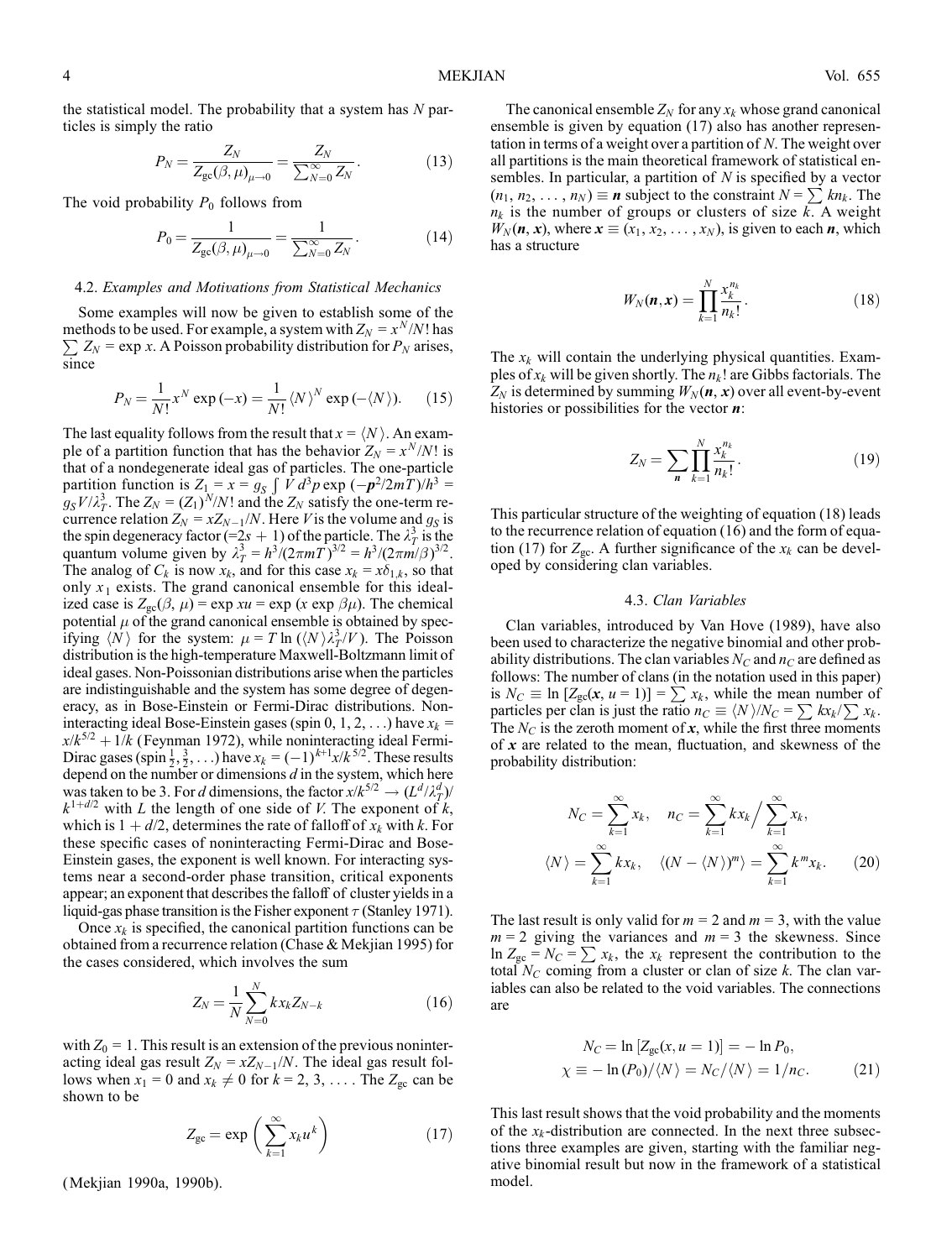### 4.4. Negative-Binomial Case

The form of  $x_k$  that leads to a negative binomial distribution is  $x_k = xt^k/k$ , which yields

$$
Z_{gc} = (1 - tu)^{-x} = 1 - {x \choose +1}tu + {x \choose +2}(tu)^2 - \cdots
$$
  
= 1 + {x \choose x-1}tu + {x+1 \choose x-1}(tu)^2 + \cdots,  
Z\_N = \frac{x(x+1)(x+2) \dots (x+N-1)}{N!}t^N  
= \frac{\Gamma(x+N)}{N!\Gamma(x)}t^A = {x+N-1 \choose N}t^N. (22)

The ratio  $Z_N/Z_{N+1} = N/[(N + x)t] \rightarrow 1/t$  as  $N \rightarrow \infty$  with x fixed. The  $P_N$  is

$$
P_N = {x + N - 1 \choose N} t^N (1 - t)^{x}.
$$
 (23)

For the grand canonical ensemble,  $\langle N \rangle = xt/(1 - t)$  at  $u = 1$ . Solving for t gives  $t = (\langle N \rangle /x) / (1 + \langle N \rangle /x)$ , which, when substituted into equation (23), gives the negative binomial distribution of equation (5). The variance  $\delta N^2 = x t/(1-t)^2 = \langle N \rangle (1+\langle N \rangle /x)$ . The clan variables  $N_C$  and  $n_C$  for the negative binomial are

$$
N_C = -x \ln(1 - t) = x \ln(1 + \langle N \rangle/x),
$$
  

$$
n_C = -\frac{t}{(1 - t) \ln(1 - t)} = \frac{\langle N \rangle/x}{\ln(1 + \langle N \rangle/x)} = \frac{1}{\chi}.
$$
 (24)

### 4.5. Hybrid Model: Signal/Noise or Coherent/Chaotic Model

A hybrid model, also used in quantum optics (Klauder & Sudarshan 1968), extrapolates between two limits, one being a Poisson distribution and the other being a negative binomial distribution. In quantum optics, the Poisson distribution arises from a coherent photon source, while the negative binomial characterizes a chaotic source. To simulate this type of behavior,  $x_k$  is taken as a mixture  $x_k = yt^k + xt^k / k$  (Mekjian 2001). The  $Z_{\rm gc}$  and  $Z_N$  for this  $x_k$  are

$$
Z_{\text{gc}} = \frac{1}{(1-t)^x} \exp\left(y\frac{t}{1-t}\right),
$$
  

$$
Z_N = (-1)^{N+1}U(-N+1,x,-y)\frac{t^N}{N!} = NyL_{N-1}^1(-x)t^N \qquad (25)
$$

with  $U(-N + 1, x, -y)$  a confluent hypergeometric function and  $L_{N-1}^{1}(-x)$  an associated Laguerre polynomial. The values of y and  $t$  are given by a coherent signal parameter  $S$  and chaotic noise parameter Nl through the relations

$$
t = \frac{Nl/x}{1 + (Nl/x)}, \quad y = S \frac{1}{(Nl/x)[1 + (Nl/x)]}.
$$
 (26)

Here  $\langle N \rangle = S + Nl$  and

$$
\langle N^2 \rangle - \langle N \rangle^2 = \langle N \rangle + \langle N \rangle^2 \frac{\text{NI}}{\text{NI} + S} \left[ 1 + \frac{S}{1 + (\text{NI}/x)} \right] \frac{1}{x}.
$$
\n(27)

If  $S = 0$ , then  $x_k = xt^k/k$  and a negative binomial distribution is obtained. If Nl  $\rightarrow$  0, then  $x_k \rightarrow S\delta_{k,1}$  and only  $x_1 \neq 0$ , so that a Poisson distribution results.

#### 4.6. Thermodynamic Model

Another choice for  $x_k$  that leads to simple results and which is important for this paper is

$$
x_k = \frac{x}{k} \binom{2k-1}{k-1} \frac{t^k}{2^{2(k-1)}}.
$$
 (28)

This case will be referred to as the thermodynamic model, since some of the results developed here are contained in a previous model, initially developed by Saslaw & Hamilton (1984) and further studied and modified by Fry (1986) in the context of galaxy clustering. The initial Saslaw & Hamilton result gives a probability for finding  $N$  galaxies of

$$
P_N(\langle N \rangle, b) = \frac{\langle N \rangle (1-b)}{N!} [\langle N \rangle (1-b) + Nb]^{N-1}
$$
  
× exp [- $\langle N \rangle (1-b) - nb$ ]. (29)

The  $\langle N \rangle = \sum N P_N(\langle N \rangle, b)$ , while the fluctuation and skewness are given by

$$
\langle (N - \langle N \rangle)^2 \rangle = \langle N \rangle / (1 - b)^2,
$$
  

$$
\langle (N - \langle N \rangle)^3 \rangle = \langle N \rangle (1 + 2b) / (1 - b)^4.
$$
 (30)

The fluctuation can then used to obtain the connection  $1/(1$  $b)^2 = (1 + \xi_2 \langle N \rangle)$  and the void scaling property  $-\ln (P_0)/\langle N \rangle =$  $1/(1 + \langle N \rangle \xi_2)^{1/2}$ . Fry (1986) later modified the void distribution  $P_0(\langle N \rangle, b) = \exp \left[-\langle N \rangle(1 - b)\right] = \exp \left[-\langle N \rangle/(1 + \xi_2\langle N \rangle)^{1/2}\right]$ into the distribution  $P_0(\langle N \rangle, b) = \exp(-\xi_2^{-1}[(1 + \xi_2 \langle N \rangle)^{1/2} -$ 1]). Fry pointed out that the original Saslaw-Hamilton distribution is not a discrete realization of a continuous background number density but, in the continuum limit of large  $\langle N \rangle$ , it could be processed into one that is related to such a distribution. The approach developed in this paper gives a systematic method for obtaining such probability functions. As an example, the Fry extension of the thermodynamic result follows from the  $x_k$  given above. The corresponding probability density  $P_N$  is given below. As mentioned, this result will be shown to be a special case of a more general result that also includes the popular negative binomial model.

As already pointed out, the probability associated with this model for  $x_k$  also appears in quantum optics, in a model initially developed by Glauber (1963). The photon count probability arises when considering field emission from Lorentzian line shapes. The reformulation of the model in terms of the statistical model discussed here can be found in Mekjian (2001, 2002), where the model is called the Lorentzian-Catalan model or LC model. The Catalan numbers  $Cl_k \equiv (1/k)([2(k-1)]!/[(k-1)!(k-1)!])$  appear in equation (28). Using Stirling's approximation, the large-k behavior of the Catalan numbers is  $Cl_k \sim 2^{2(k-1)/\sqrt{\pi}k^{3/2}}$ . This combinatoric factor counts the number of diagrams associated with the evolution of a process when stochastic probability variables are included (see  $\S$  4.7). The associated  $Z_N$  is

$$
Z_N = (2x)^{2N} U(N, 2N, 4x) \frac{t^N}{N!}
$$
  
= 
$$
\frac{(2x)^{2N} t^N}{N!} \left[ \frac{4^{N/2} \exp(2x) x^{1/2-N}}{\sqrt{\pi}} K_{N-1/2}(2x) \right],
$$
 (31)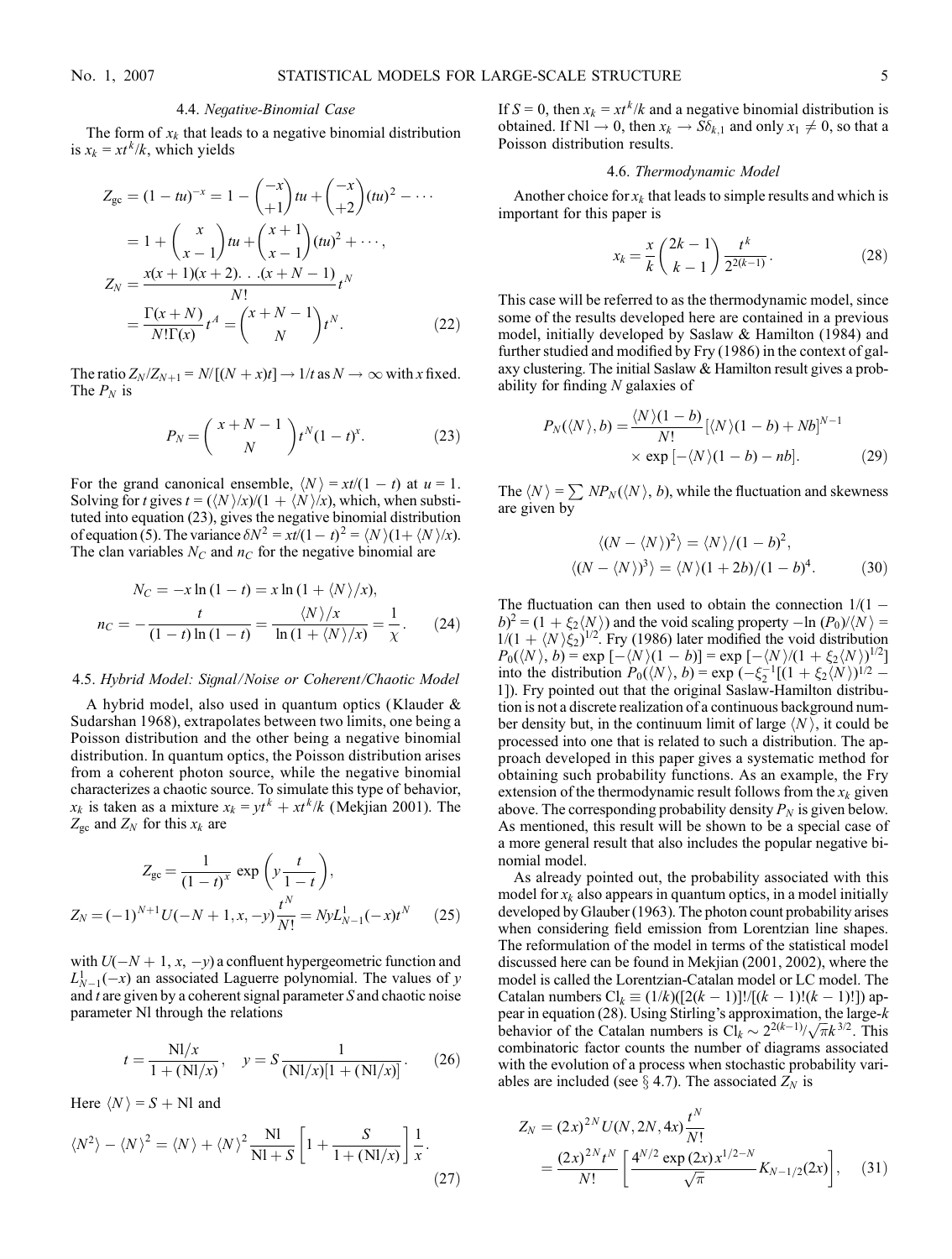and  $Z_{\rm gc}(u) = \exp (2x[1 - (1 - tu)^{1/2}])$ . The U is a confluent hypergeometric function, while  $K_{N-1/2}$  is a Bessel K-function of fractional order  $N - \frac{1}{2}$ . The ratio

$$
\frac{U(N, 2N, 4x)/N!}{U(N+1, 2(N+1), 4x)/(N+1)!} \to 4x^2
$$
 (32)

as  $N \to \infty$ , from properties of the confluent hypergeometric function. Using this result, the ratio of canonical partition functions scales as

$$
Z_N/Z_{N+1} \to 1/t \tag{33}
$$

as  $N \rightarrow \infty$ . This last ratio is independent of x. The probability distribution of N is just  $P_N = Z_N/Z_{\text{gc}}(u)_{u \to 1}$ . The  $\langle N \rangle$  and  $\delta N^2$  are

$$
\langle N \rangle = xt/\sqrt{1-t},
$$

$$
\delta N^2 = \frac{(2-2t+t)xt}{2(1-t)^{3/2}} = \langle N \rangle + \frac{\langle N \rangle^2}{2x\sqrt{1-t}}.
$$
(34)

Thus  $\xi_2 = 1/[2x(1 - t)^{1/2}]$  and  $\xi_2$  depends not only on x but also on t. The quantity  $\xi_2\langle N\rangle = t/[2(1 - t)]$  is independent of x. The clan variables for the thermodynamic model are

$$
N_C = 2x(1 - \sqrt{1 - t}), \quad n_C = \frac{t}{2\sqrt{1 - t(1 - \sqrt{1 - t})}}.\tag{35}
$$

The asymptotic  $1/k^{3/2}$  dependence of the thermodynamic model suggests a close correspondence to Bose-Einstein phenomena in one dimension. In d dimensions, the  $x_k = (L^d/\lambda_T^d)/k^{1+d/2}$  as given in § 4.2, and for  $d = 1$ ,  $x_k = (L^1/\lambda_T)/k^{1+1/2} \sim 1/k^{3/2}$ .

### 4.7. Stochastic Variables

A stochastic probability variable can be incorporated into statistical models. Replacing  $x$  and  $t$  with

$$
x = \beta_C/4p, \quad t = 4p(1 - p), \tag{36}
$$

the factor  $xt^k \to \beta_C p^{k-1}(1-p)^k 2^{2(k-1)}$ . The commonly occurring factors  $1 - t$  and  $(1 - t)^{1/2}$  are  $1 - t = (1 - 2p)^2$  and  $(1 - 2p)^{1/2} = [(1 - 2p)^2]^{1/2} = |1 - 2p|$ , with  $|1 - 2p|$  the absolute value of  $1 - 2p$ ; for  $p \le \frac{1}{2}$ ,  $|1 - 2p| = 1 - 2p$ , and for  $p \geq \frac{1}{2}$ ,  $|1 - 2p| = 2p - 1$ . The quantity p can represent the probability that a cluster of galaxies will grow in size by 1, while the factor  $1 - p$  is the probability that this additional growth survives without further increase or accretion. The  $p$  is then a gravitational coalescence parameter or adhesion parameter in a statistical approach. Different adhesion approximations have been incorporated into dynamical models, such as in the Zel'dovich (1970) picture. Sahni et al. (1994) studied the dynamical evolution of voids in the framework of an adhesion model.

If this change of variables is incorporated into the  $x_k$  of equation (28), the following expression for  $x_k$  results:

$$
x_k = \frac{x}{k} \binom{2k-1}{k-1} \frac{t^k}{2^{2(k-1)}} = \beta c \frac{1}{k} \binom{2k-1}{k-1} p^{k-1} (1-p)^k.
$$
\n(37)

The Catalan combinatoric factor  $Cl_k = (1/k)([2(k-1)]!/[(k-1)]$ 1)!]<sup>2</sup>) counts the number of diagrams with  $k - 1$  factors of p and k surviving lines each with probability  $1 - p$ . For  $k = 1-4$ , the Catalan numbers are Cl<sub>1</sub> = 1, Cl<sub>2</sub> = 1, Cl<sub>3</sub> = 2, and Cl<sub>4</sub> = 5. The  $Cl_1 = 1$  represents a single line that survives with probability  $1 - p$ and has no adhesive junction. Consequently,  $x_1 = 1p^0(1 - p)^1$ . The  $Cl_2 = 1$  represents a single diagram with an incoming line that splits into two with probability  $p$  at the junction. Each of the two lines that is formed survives with probability  $1 - p$ , giving  $x_2 = 1p(1 - p)^2$ . The Cl<sub>3</sub> = 2 represents the two diagrams that can be obtained from the previous case of  $Cl_2 = 1$  by splitting either line with probability p at the junction. Thus  $x_3 = 2p^2(1 -$ 

 $(p)^3$  since two p's occur, and the three lines that are generated now each survive with probability  $1 - p$ . The Cl<sub>4</sub> = 5 will have five possible diagrams associated with three factors of  $p$  and four factors of  $1 - p$ . The Cl<sub>4</sub> = 5 can be generated from Cl<sub>3</sub> = 2 in a manner similar to obtaining  $Cl_3 = 2$  from  $Cl_2 = 1$ . The number of diagrams associated with  $Cl_k$  grows exponentially fast:  $Cl_k$  = of diagrams associated with C<sub>Ik</sub> grows exponentially fast: C<sub>Ik</sub> =  $2^{2(k-1)/(k^{3/2}\sqrt{\pi})}$  for large k, using Stirling's approximation. The  $Z_N$  is

$$
Z_N = \frac{\left[\beta_C(1-p)\right]^N}{N!} \sqrt{\frac{\beta_C}{2p}} \exp\left(\frac{\beta_C}{2p}\right) K_{N-1/2}(\beta_C/2p) \sqrt{\frac{2}{\pi}}
$$

$$
= \frac{1}{N!} \left(\frac{\beta_C}{p}\right)^{2N} \left[p(1-p)\right]^N U(N, 2N, (\beta_C/p)),\tag{38}
$$

and  $Z_{\text{gc}}$  (at  $u = 1$ ) is determined by

$$
Z_{\rm gc} = \exp \left\{ 2 \frac{\beta_C}{4p} [1 - \sqrt{1 - 4p(1 - p)}] \right\}
$$
  
=  $\exp \left[ 2 \frac{\beta_C}{4p} (1 - |1 - 2p|) \right]$  (39)

with

$$
Z_{\rm gc} = \begin{cases} \exp \beta_C, & \text{if } p \le \frac{1}{2}, \\ \exp \left[ \beta_C (1 - p) / p \right], & \text{if } p \ge \frac{1}{2}. \end{cases}
$$
(40)

The  $Z_{\text{gc}}$  is independent of p for  $p \leq \frac{1}{2}$  but depends on p for  $p \geq \frac{1}{2}$ . A further discussion of this point is presented in  $\S 8$ . The  $\langle N \rangle$  and  $\delta N^2$  are

$$
\langle N \rangle = \beta_C \frac{1 - p}{|1 - 2p|}, \quad \delta N^2 = \langle N \rangle \left( 1 + \frac{2p}{|1 - 2p|} \langle N \rangle \right). \tag{41}
$$

The  $\langle N \rangle$  involves  $\beta_C$  and p. The clan variable  $N_C$ , for  $p \le \frac{1}{2}$  is  $N_C = \beta_C = \sum x_k$ . The  $x_k$  are the contribution to  $N_C$  from a clan of size k. While each  $x_k$  is determined by p and  $\beta_c$ , their sum over  $k = 1, 2, ..., \infty$  is independent of p for  $p \leq \frac{1}{2}$ . The mean number of particles per clan  $n_C = \langle N \rangle / N_C = (1 - \tilde{p})|1 - 2p|^{-1}$ for  $p \le \frac{1}{2}$ . When  $p \to \frac{1}{2}$ ,  $\langle N \rangle \to \infty$  so  $n_c \to \infty$  and  $1/n_c \to 0$ . The  $x_k$  at  $p = \frac{1}{2}$  fall as a pure scale-invariant power law, which, for large k, is  $x_k \sim \beta_C/2\sqrt{\pi}k^{3/2}$ . Thus, the first moment of  $x_k$ with respect to k and all higher moments diverge at  $p = \frac{1}{2}$  or  $t = 1$ .

## 4.8. Generalized Hypergeometric Model: The Parameter a, Lévy Index  $\alpha$ , and Fisher Exponent  $\tau$

The results of the two previous examples, the binomial and thermodynamic cases, can be united into one model by introducing a variable a into  $x_k$ . Specifically,  $x_k$  is taken to be of the form

$$
x_k = x \frac{[a]_{k-1}}{k!} t^k
$$
 (42)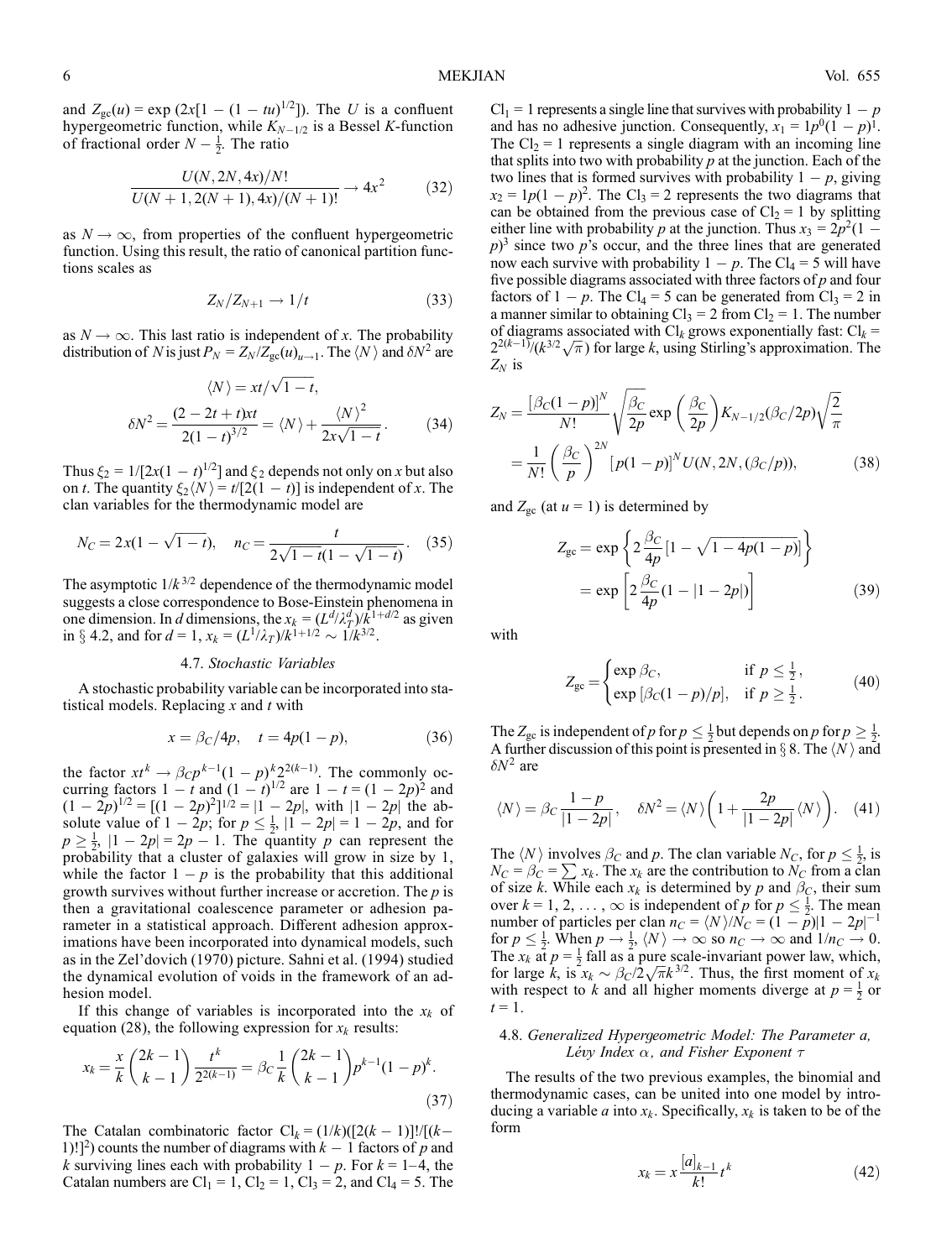with  $[a]_m = a(a+1) \dots (a+m-1) = \Gamma(a+m)/\Gamma(a)$  and  $[a]_0 = 1$ . At the special value  $a = 1$ ,

$$
x_k = \frac{x}{k} t^k, \tag{43}
$$

which is the negative-binomial result. At  $a = \frac{1}{2}$ ,

$$
x_k = \frac{x}{k} \binom{2k-2}{k-1} \frac{t^k}{2^{2(k-1)}},\tag{44}
$$

which is the thermodynamic model result. For large  $k$ , the general form of  $x_k$  varies with k as

$$
x_k \sim x \frac{1}{k^{2-a}} t^k. \tag{45}
$$

This  $x_k$  can be used in cluster distributions (Lee & Mekjian 2004), where the Fisher exponent  $\tau$  and the parameter a are related by  $\tau = 2 - a$ .

For this generalized  $x_k$  model, the  $\langle N \rangle$  and  $\delta N^2$  are

$$
\langle N \rangle = xt/(1-t)^a,
$$
  

$$
\delta N^2 = \frac{xt[1+(-1+a)t]}{(1-t)^{1+a}} = \langle N \rangle + \frac{a \langle N \rangle^2}{x(1-t)^{1-a}}.
$$
 (46)

This last result gives  $\xi_2 = a/[x(1 - t)^{1-a}]$  for the coefficient in front of  $\langle N \rangle^2$ . The choice  $a = 1$  gives the familiar and simple negative-binomial result  $\xi_2 = 1/x$ . The choice  $a = \frac{1}{2}$  produces  $\xi_2 = 1/[2x(1 - t)^{1/2}]$ , the thermodynamic result.

The logarithm of the grand canonical partition function  $Z_{gc}$  $(=\sum x_k u^k)$  is

$$
\ln Z_{\rm gc} = (xtu)_2 F_1(a, 1; 2; tu)
$$
  
=  $x[1 - (1 - t)^{1-a}]/(1 - a) = N_C,$  (47)

where  ${}_2F_1(a, 1; 2; tu)$  is a hypergeometric function. The underlying partition weight  $W_N(n, x)$  is obtained by substituting equation (28) into equation (18). The partition function  $Z_N$  can be obtained from the recurrence relation of equation (16) using the  $x_k$  of equation (42).

In general, the hypergeometric function  $_2F_1(a, b; c; z)$  is

$$
{}_{2}F_{1}(a,b;c;z) = \sum_{m=0}^{\infty} \frac{[a]_{m}[b]_{m}}{[c]_{m}m!} z^{m}.
$$
 (48)

The hypergeometric model that was just considered has  $b = 1$ and  $c = 2$ . More general cases can also be developed by allowing b and c to take other values. The case  $b = 1$  and  $c = 2$ , with *a* in the range  $0 \le a \le 1$ , has associated probability distributions that are stable for  $t < 1$ . Probability distribution of his type appear in mathematics as stable Lévy distributions, which have an index  $\alpha$  with  $1 \ge \alpha \ge 0$ . The Lévy index  $\alpha$  is connected to a, for  $1 \ge a \ge 0$ , by the simple relationship  $1 \alpha = a$ . A negative binomial will have  $a = 1$  and  $\alpha = 0$ , while the case  $a = \frac{1}{2}$  will also have  $\alpha = \frac{1}{2}$ . The Poisson limit is  $a \to 0$ and  $\alpha \to 1$ . At  $a = 0$ , only  $x_1$  is nonzero.

Many cluster distributions and scale-free power laws have  $\tau$  in the range  $2 < \tau < 3$ . This leads to a faster falloff than  $1/k^{2-a} = 1/k^{\frac{1}{1+\alpha}}$ . The hypergeometric model  ${}_2F_1(a, 1; 3; z)$  with  $b = 1$  and  $c = 3$  has  $\ln Z_{gc} = xtu \cdot {}_2F_1(a, 1; 3; tu) = \sum x_k u^k$  with  $x_k \sim xt^k / k^{3-a}$  for large k. For  $a = \frac{1}{2}$ , the  $x_k \sim xt^{\overline{k}} / k^{5/2}$ . Thus,

 $\sum x_k$  and  $\sum kx_k$  are now both finite. The result for  $a = \frac{1}{2}, b = 1$ , and  $c = 3$  approximates the behavior of a Bose-Einstein condensate for particles in a three-dimensional volume where  $x_k = x/k^{5/2}$ as given in  $\S 4.2$ . The  $\zeta$ -functions that appear in exact theory such as given in 3.4.2. The  $\zeta$ -functions that appear in exact theory such as  $\zeta(5/2) = \sum 1/k^{5/2} = 1.341$  and  $\zeta(3/2) = \sum 1/k^{3/2} = 2.612$  are replaced by  $4/3 = 1.333$  and  $8/3 = 2.667$ , respectively. Further discussions of these results will be given elsewhere.

## 5. VOID SCALING RELATIONS AND HIERARCHICAL STRUCTURE FUNCTIONS

### 5.1. Void Probability and Void Scaling Relations

This section contains a more detailed discussion of void scaling relations in  $\S$  5.1 and hierarchical structure functions in  $\S$  5.2. The void probability is  $P_0$ , and in a statistical model,  $P_0$  is determined by

$$
P_0 = Z_0/Z_{\text{gc}}(u=1) = 1/Z_{\text{gc}}(u=1) = \exp(-N_C). \tag{49}
$$

The void function  $\chi$  has several useful forms, given by

$$
\chi \equiv -\ln (P_0)/\langle N \rangle = \ln (Z_{\rm gc})/\langle N \rangle = N_C/\langle N \rangle = n_C. \quad (50)
$$

The scaling behavior of  $\chi$  relates  $\chi$  to a function associated with the variance written as  $\langle N^2 \rangle - \langle N \rangle^2 \equiv \langle N \rangle + \xi_2 \langle N \rangle^2 =$  $\langle N \rangle (1 + \xi_2 \langle N \rangle)$ . The quantity of interest is the function  $\xi_2 \langle N \rangle$  =  $(\langle N^2 \rangle - \langle N \rangle)^2 - \langle N \rangle)/\langle N \rangle$ , which is the ratio of the second factorial moment to the first factorial moment, with the latter being  $\langle N \rangle$ . The  $\xi_2 \langle N \rangle^2$  term gives the departures from Poisson statistics, and  $1 + \xi_2 \langle N \rangle$  is an enhancement factor. For a negative binomial distribution, the  $\chi$  is

$$
\chi_{\rm NB} = \frac{1}{\xi_2 \langle N \rangle} \ln \left( 1 + \xi_2 \langle N \rangle \right). \tag{51}
$$

The corresponding quantity in the thermodynamic model is labeled  $\chi_{\rm LC}$  and is given by

$$
\chi_{\text{LC}} = \frac{\sqrt{1 + 2\xi_2 \langle N \rangle} - 1}{\xi_2 \langle N \rangle} = \frac{2}{\sqrt{1 + 2\xi_2 \langle N \rangle} + 1}.
$$
 (52)

The  $\chi_{NB}$  and  $\chi_{LC}$  are special cases of the hypergeometric model of  $\S$  4.8, where  $\chi_a$  is

$$
\chi_a = \frac{1}{(1-a)\xi_2 \langle N \rangle / a} \left[ \left( 1 + \frac{\xi_2 \langle N \rangle}{a} \right)^{1-a} - 1 \right].
$$
 (53)

We have  $\chi_{NB} = \chi_{a=1}$  and  $\chi_{LC} = \chi_{a=1/2}$ . When  $\xi_2 \langle N \rangle \to \infty$ ,  $\chi_a \to 0$ . The vanishing of  $\chi_a$  with  $\xi_2\langle N \rangle \to \infty$  is linked to the behavior  $1/n_C \to 0$  with  $t \to 1$  or  $p \to \frac{1}{2}$ . In turn,  $1/n_C \to 0$  is connected to the fact that  $\sum kx_k \to \infty$  with  $t \to 1$  or  $p \to \frac{1}{2}$ . This result is a consequence of the asymptotic power-law falloff of  $x_k$  at  $t = 1$  or  $p \rightarrow \frac{1}{2}$ , that is,  $x_k \sim 1/k^{2-a} = 1/k^{\tau} = 1/k^{1-\alpha}$ .<br>For  $\sum kx_k \rightarrow \infty$ , and for  $\sum x_k$  to be finite, the variable *a*, or Fisher exponent  $\tau = 2 - a$  or Lévy index  $\alpha = 1 - a$ , must lie in certain ranges. The exponent  $\tau$  is in the range  $1 < \tau \leq 2$ , the index  $\alpha$  is in the range  $0 \leq \alpha < 1$ , and the hypergeometric variable *a* is in the range  $0 \le a < 1$ .

As shown at the end of  $\S$  4.8, generalized hypergeometric models can also be constructed with  $x_k$  falling off as a higher power of k, such as  $x_k \sim 1/k^{3-a} = 1/k^{\tau}$ . If  $3 > \tau > 2$ , then  $\langle N \rangle =$ <br> $\sum kx_k \sim \sum 1/k^{\tau-1}$  is finite and  $n_C = \langle N \rangle / N_C$  and  $1/n_C$  are finite as well. Then  $\chi \to N_C/\langle N \rangle = 1/n_C$ , a nonzero constant, as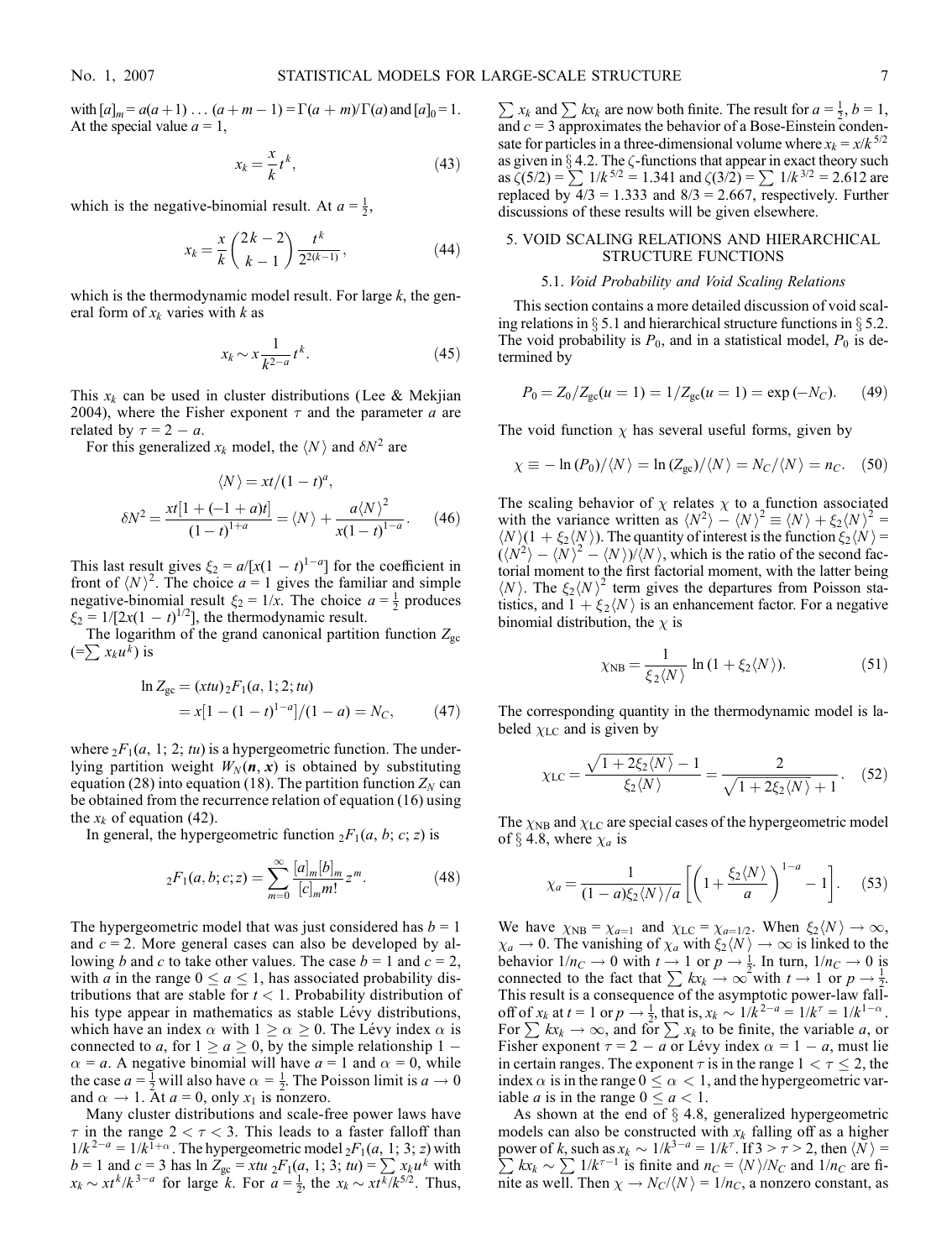$\xi_2\langle N\rangle \rightarrow \infty$ . Thus, the vanishing of  $\chi$  with  $\xi_2\langle N\rangle \rightarrow \infty$  is an indication of  $\tau$  lying in the range  $1 < \tau \leq 2$ .

For small  $\xi_2\langle N \rangle$ , equation (53) gives

$$
\chi_a = 1 - \xi_2 \langle N \rangle / 2, \tag{54}
$$

and  $\chi_a$  is independent of a. The  $\chi_a$  of equation (54) is referred to as the Gaussian approximation. The independence of  $\chi_a$  from  $a$  is a realization of the fact that all models can be replaced by a Gaussian approximation for small  $\xi_2\langle N\rangle$ . The Gaussian approximation can be realized by keeping only terms in  $x_1$  and  $x_2$ . Then  $Z_{gc} = \exp(x_1 + x_2)$ ,  $\langle N \rangle = x_1 + 2x_2$ , and  $\langle N^2 \rangle - \langle N \rangle^2 =$  $x_1 + 4x_2 = \langle N \rangle + 2x_2 = \langle N \rangle + \xi_2 \langle N \rangle^2$ . Thus,  $2x_2 = \xi_2 \langle N \rangle^2$ . The void scaling function  $\chi_2 \equiv -\ln (P_0)/\langle N \rangle$  is simply

$$
\chi_2 \equiv \frac{x_1 + x_2}{\langle N \rangle} = \frac{\langle N \rangle - x_2}{\langle N \rangle} = 1 - \frac{\xi_2 \langle N \rangle}{2}.
$$
 (55)

The hybrid coherent signal–chaotic noise model has  $\chi_{\text{SNl}}$ ,  $\xi_2$ , and  $\xi_2\langle N\rangle$  given by

$$
\chi_{\text{SNI}} = \frac{x}{\langle N \rangle} \ln \left( 1 + \frac{\text{NI}}{x} \right) + \frac{S}{\langle N \rangle} \frac{1}{[1 + (\text{NI}/x)]},
$$
  

$$
\xi_2 \langle N \rangle = \frac{\text{NI}}{x} \left( 1 + \frac{S}{\text{NI} + S} \right) = \frac{\text{NI}}{x} \left( 1 + \frac{S}{\langle N \rangle} \right),
$$
  

$$
\xi_2 = \frac{1}{x} \left( 1 - \frac{S}{\langle N \rangle} \right) \left( 1 + \frac{S}{\langle N \rangle} \right).
$$
 (56)

For N1  $\rightarrow$  0,  $\xi_2 \rightarrow 0$  and  $\chi_{\text{SNl}} \rightarrow \chi_{\text{P}} = 1$  for any  $\xi_2 \langle N \rangle$ , which is the Poisson behavior of  $\chi$ . For  $S \to 0$ ,  $\xi_2 \to 1/x$  and the negative-binomial behavior results. For  $S \neq 0$  and  $Nl \neq 0$ , a void scaling behavior in  $\xi_2\langle N\rangle$  does not exist. To further illustrate how the void scaling relation is violated by the presence of a Poisson term with strength S, the  $\chi_{SNl}$  can be rewritten as

$$
\chi_{\text{SNI}} = \frac{1 - S/\langle N \rangle}{\xi_2 \langle N \rangle / (1 + S/\langle N \rangle)} \ln\left(1 + \frac{\xi_2 \langle N \rangle}{1 + S/\langle N \rangle}\right) + \frac{S}{\langle N \rangle} \frac{1}{1 + \xi_2 \langle N \rangle / (1 + S/\langle N \rangle)}.
$$
(57)

This last relation shows how the negative-binomial scaling is violated by terms involving  $S/N = S/(S + N)$ , which is the relative level of signal strength to signal plus noise.

#### 5.2. Hierarchical Structure Relations and Reduced Cumulants

Another important aspect of the models considered here is their hierarchical structure. The factorial cumulants  $f_q$  of order q are obtained from an expansion of  $\ln Z_{\rm gc}(x, u)$ :

$$
\ln Z_{\rm gc}(\mathbf{x}, u) = \sum (u - 1)^q f_q / q! = \sum x_k u^k. \qquad (58)
$$

The  $f_q$  and  $x_k$  are connected by

$$
f_q = q! \sum_{n=q}^{\infty} {n \choose q} x_n = q! \sum_{n=1}^{\infty} {n \choose q} x_n
$$
  
= 
$$
\sum_{n=1}^{\infty} n(n-1) \dots (n-q+1) x_n.
$$
 (59)

The quantity  $f_2 = 2! \sum_{n=2}^{\infty} n(n-1)x_n/2 = \langle A^2 \rangle - \langle A \rangle^2 - \langle A \rangle$ . For a Poisson distribution,  $f_2 = 0$  and all higher  $f_q = 0$ , since only  $x_1 = 0$ . For a hypergeometric model with parameter a,

$$
f_q = \frac{\Gamma(a+q-1)}{\Gamma(a)} \frac{x t^{q-1}}{(1-t)^{a+q-1}}.
$$
 (60)

The normalized factorial cumulant  $k_q = f_q / \langle N \rangle^q$  satisfies a relation connecting  $k_q$  to  $k_2$ , which reads

$$
k_q = A_q k_2^{q-1}.
$$
 (61)

The  $k_2 = \xi_2$ , since  $f_2 = \langle N^2 \rangle - \langle N \rangle^2 - \langle N \rangle = \xi_2 \langle N \rangle^2$ . The coefficient  $A_q$  is given by

$$
A_q(a) = \frac{\Gamma(a+q-1)}{\Gamma(a)a^{q-1}}.\tag{62}
$$

The  $A_2(a) = 1$ , since  $\Gamma(a + 1) = a\Gamma(a)$ . For the negative binomial,  $A_q(a=1) = (q-1)!$ . The existence of relations of the form  $k_q = A_q k_2^{q-1}$  relating  $k_q$  to powers of  $k_2$  expresses a hierarchical structure on a reduced-cumulant level. The above result shows that the hierarchical structure is still preserved for the more general hypergeometric case with variable exponent a. The thermodynamic model has  $a = \frac{1}{2}$ , which when substituted into  $A_q(a)$  gives  $A_q(\frac{1}{2}) = 2^{q-1}\Gamma(\frac{1}{2} + q - 1)/\Gamma(\frac{1}{2}) = (2q - 3)(2q -$ 5)(2q - 7) ... 1. For q = 3 (skewness) and  $a = \frac{1}{2}$ , the  $A_3(\frac{1}{2})$  =  $4\Gamma(5/2)/\Gamma(\frac{1}{2}) = 3$ . For a negative binomial,  $a = 1$  and the skewness  $A_3(1) = 2$ . The  $A_q(a)$  increases with decreasing a when q is held constant.

## 6. COSMIC STRINGS

As noted in  $\S 1$ , understanding of the origins of large-scale structure and the anisotropy of the cosmic microwave background has proceeded along several lines. One of these approaches is based on symmetry breaking during a phase transition in the early universe, which plays an important role in its evolution in time. Associated with these phase transitions are topological defects such as cosmic strings, domain walls, and texture. Loops of cosmic string may be centers for the accretion of galactic matter and can thus be a source of the clumping of matter seen in the large-scale structure of the universe. However, if strings continually intersect and break into smaller strings, their effect is reduced and, in fact, they might disappear even before they have a chance to accumulate matter that forms galaxies. A simple model was proposed by Smith & Vilenkin (1987) to study this feature. Here a brief summary is given, since some of its formal features appear in a statistical model when stochastic variables are introduced. Moreover, this formal similarity with results from cosmic strings will be helpful in the next section, which discusses a further parallel with percolation theory.

The Smith-Vilenkin model is based on an initial ancestral string that intersects itself and generates daughter strings in the process of intersection. The probability of intersection is  $p$ , and the probability of survival without further intersection is  $1 - p$ . Daughter or descendent loops follow the same process with the same probabilities p and  $1 - p$ . The probability of having n loops is

$$
\hat{P}_n = A_n p^{n-1} (1-p)^n,\tag{63}
$$

where  $A_n$  satisfies the recurrence relation  $A_n = \sum A_k A_{n-k}$ , where the sum runs from  $k = 1$  to  $k = n - 1$  and  $A_1 = 1$ . This recurrence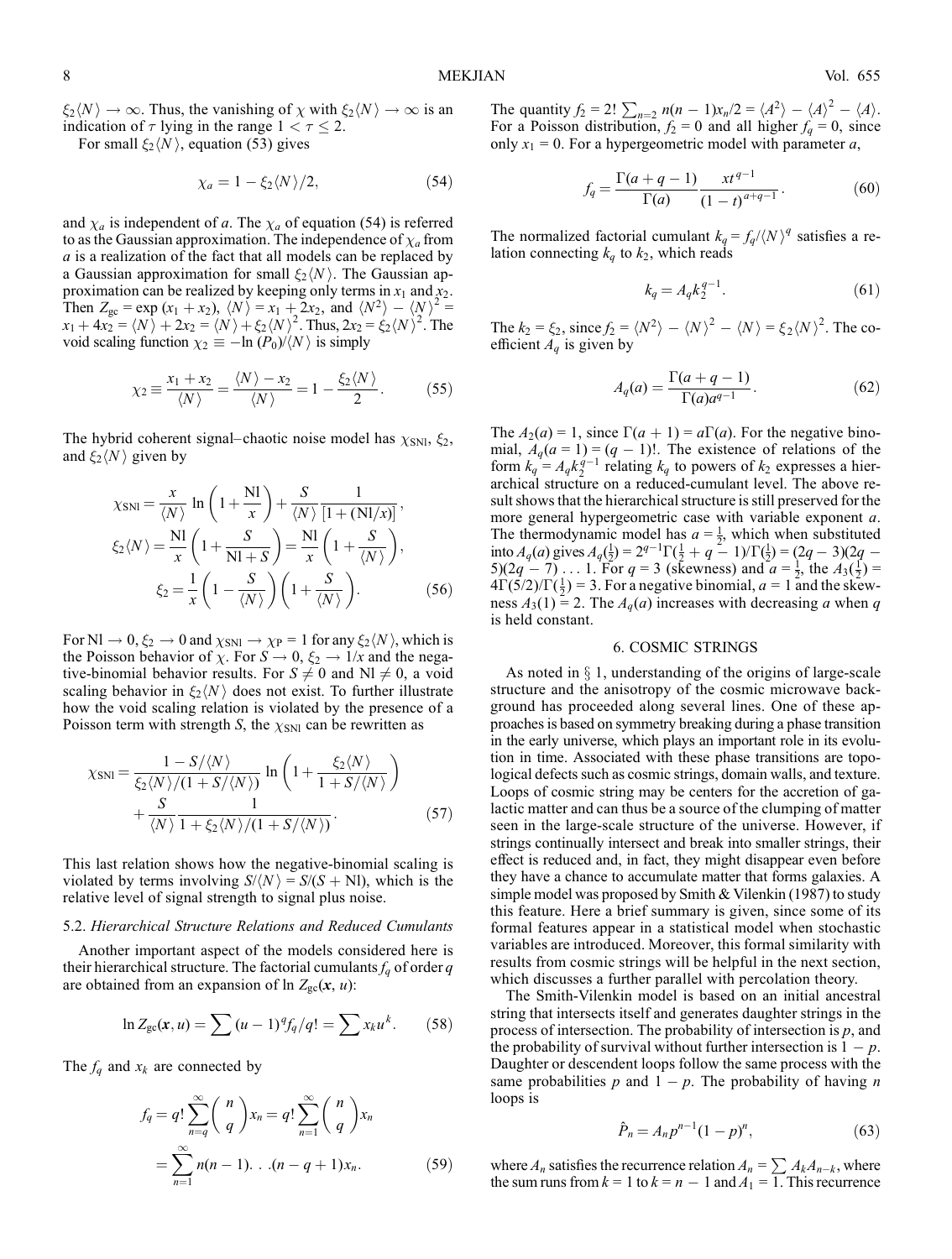relation follows from the observation that the first daughter of the ancestral loop can produce  $k = 1, 2, ..., n - 1$  offspring, while the second daughter itself produces  $n - k$  descendents. The solution to the recurrence relation is

$$
A_n = \frac{1}{n} \binom{2n-2}{n-1}.
$$
\n<sup>(64)</sup>

For large *n*,

$$
\hat{P}_n = \frac{1}{n} \binom{2n-2}{n-1} p^{n-1} (1-p)^n \approx \frac{1}{4\sqrt{\pi}p} \frac{\left[4p(1-p)\right]^n}{n^{3/2}}.
$$
 (65)

For  $p \ge \frac{1}{2}$ , an infinite cascade occurs, while for  $p < \frac{1}{2}$  a finite number of loops are produced. The probability  $P$  that an  $\infty$ fragmentation happens satisfies the condition

$$
\mathcal{P} + \sum_{n=1}^{\infty} \hat{P}_n = 1, \tag{66}
$$

and thus  $P = 0$  for  $0 \le p \le \frac{1}{2}$  and  $P = (2p - 1)/p$  when  $\frac{1}{2} \le p$  $p \le 1$ . The mean number of loops generated is  $\langle n \rangle = (1 - p)/p$  $(1 - 2p)$ , and the variance  $\delta n^2 = p(1 - p)/(1 - 2p)^3$ . The  $\hat{P}_n$  have some features that resemble some elements that appear in the thermodynamic model. Specifically, the  $x_k$  of equation (37) have a similar structure in the stochastic variable  $p$  and associated  $1 - p$  and in the combinatoric factor  $A_n$ . The  $x_k$  of equation (37) have an additional factor  $\beta_c$ , which is the number of clans associated with the clan variable description. Also, the  $\hat{P}_n$  start at  $n = 1$ . The probability generated by the  $x_k$  is, for  $0 \le p \le \frac{1}{2}$ , given by

$$
P_N = \frac{1}{N!} \left(\frac{\beta_C}{p}\right)^{2N} [p(1-p)]^N U(N, 2N, (\beta_C/p)) \exp \beta_C.
$$
 (67)

Comparing the thermodynamic model  $P_N$  with the cosmic string  $\hat{P}_n$  for  $n = N \gg \beta_C$  and for  $p \to \frac{1}{2}$ , the ratio

$$
P_N/\hat{P}_{n=N} \to \beta_C \tag{68}
$$

or, for  $N \gg \beta_C$  and  $p \rightarrow \frac{1}{2}$ ,

$$
P_N \to \approx \beta_C \frac{1}{4\sqrt{\pi p}} \frac{\left[4p(1-p)\right]^N}{N^{3/2}} \to \beta_C \frac{1}{2\sqrt{\pi}} \frac{1}{N^{3/2}}.\tag{69}
$$

These results show that the thermodynamic model has a probability distribution for large N and  $p \rightarrow \frac{1}{2}$  that is a scaled version of the cosmic string probability, with the scaling factor being the number of clans  $\beta_C$ . The two distributions differ for small N. For  $\beta_c = 1$ , the two distributions are asymptotically the same, but they still differ for small  $N$  because of the void probability  $P_0$ . The  $P_N < \hat{P}_{n=N}$  for  $\beta_C = 1$  and  $p = \frac{1}{2}$ . The quantity  $P_N$  falls as a pure power law  $1/N^{3/2}$  and is thus scale-free as  $p \rightarrow \frac{1}{2}$ . For  $p < \frac{1}{2}$ , a decreasing exponential term in N is present in  $P_N$ , that is, the term involving p as  $[4p(1-p)]^N = \exp(-|\lambda_p|N)$  with  $\lambda_p = \ln [4p(1-p)] < 0$  for  $p \neq \frac{1}{2}$ . The  $P_N$  are no longer scalefree for  $p \neq \frac{1}{2}$ . At  $p = \frac{1}{2}$ , the  $\langle N \rangle \stackrel{\sim}{\rightarrow} \infty$ , since  $P_N \rightarrow 1/N^{3/2}$ . The  $\exp(-|\lambda_p|N)$  term stabilizes the distribution for  $p \neq \frac{1}{2}$ . An infinite  $\langle N \rangle$  is characteristic of a Lévy-unstable distribution. An unstable Lévy distribution can also be made stable by truncating  $P_N$ :  $P_N = 0$ , for  $N > N_C$ , where  $N_C$  is a cut off N.

## 7. PARALLELS WITH PERCOLATION THEORY AND PHASE TRANSITIONS

The region  $p > \frac{1}{2}$  in the thermodynamic model with stochastic variables corresponds to a new branch where the number of clans changes from  $N_C = \beta_C$ , a constant for all  $p \leq \frac{1}{2}$ , to a p-dependent quantity. This sudden change suggests an *Ansatz* in which an additional quantity is introduced to keep  $N<sub>C</sub>$  a constant. This section explores this possibility and its consequences. Further investigations are in progress, and the results presented here are somewhat tentative. First, some motivation is given for this possibility. In percolation Stauffer & Aharony (1994), when the bond or site probability crosses the critical  $p_{\text{crit}}$ , an infinite cluster appears with strength S that depends on p. For percolation on a Bethe lattice or Cayley tree, this  $S = p(1 - [(1 - p)/p]^3)$ . In Bose-Einstein condensation, when the temperature falls below  $T_{\text{crit}}$  the ground-state occupancy is singled out and treated separately. Then, suddenly, at  $T_{\text{crit}}$  the ground state starts to be filled with a macroscopic number of particles. In the cosmic-string discussion given above, for  $p > \frac{1}{2}$  a P suddenly appeared that represented the fact that the splitting of the ancestral loop and descendents now goes on forever. The  $P = (2p - 1)/p$ . The extra amount needed to keep the clan number fixed at  $N_C = \beta_C$  for  $p > \frac{1}{2}$  is labeled  $\varphi_C$ , and this  $\varphi_C = \Theta(p - \frac{1}{2})\beta_C(2p - 1)/p$ , where  $\Theta(p - \frac{1}{2}) = 1$  for  $p > \frac{1}{2}$ and  $\Theta(p - \frac{1}{2}) = 0$  for  $p < \frac{1}{2}$ . The additional  $\varphi_c$  is part of the  $\sum x_k = N_C$ , such that the sum is now fixed at the constant  $\beta_C$  for all  $0 \le p \le 1$ . The  $\varphi_C$  is only defined by its total sum rule and not by a specific distribution in  $x_k$ . To proceed, a modified form of a signal/noise or Poisson/negative binomial model  $(\S 4.5)$  is used as a possible option. The Poisson signal level will be  $\varphi_C$ , and the thermodynamic model will now replace the negative binomial. The  $\varphi_C$  is then an additional Poisson piece, and the total  $\varphi_C$  strength is added to  $x_1$  such that  $x_1 \rightarrow (1 - p) + \varphi_C =$  $(1-p) + \Theta(p-\frac{1}{2})\beta_C(2p-1)/p$ . The  $x_k$ , for  $k \neq 1$ , are unchanged and therefore  $x_k = \text{Cl}_k p^{k-1} (1-p)^k$ . For  $p \leq \frac{1}{2}$ , the additional Poisson amplitude vanishes, while for  $p \rightarrow 1$  only a pure Poisson distribution survives. The  $\langle N \rangle$  is now

and

$$
\langle N^2 \rangle - \langle N \rangle^2 = \varphi_C + \beta_C \frac{(1 - p)(1 - 2p + 2p^2)}{|2p - 1|^3}.
$$
 (71)

 $|2p - 1|$ 

 $(70)$ 

Thus, as before, for  $p \leq \frac{1}{2}$  the additional Poisson term vanishes and

 $\langle N \rangle = \varphi_C + \beta_C \frac{1-p}{\vert 2p \vert}$ 

$$
\chi = 1 - \frac{p}{1 - p} = \frac{1}{\xi_2 \langle N \rangle} (\sqrt{1 + 2\xi_2 \langle N \rangle} - 1)
$$

$$
= \frac{2}{\sqrt{1 + 2\xi_2 \langle N \rangle} + 1},
$$
(72)

where  $\xi_2 = 2p/[\beta_C(1 - 2p)]$  and  $\xi_2\langle N \rangle = 2p(1 - p)/(1 - 2p)^2$ . The p in terms of  $r = 2\xi_2 \langle N \rangle$  is  $p = \frac{1}{2} - 1/[2(1 + r)^{1/2}]$ , and  $p/(1-p) = [(1 + r)^{1/2} - 1]/[(1 + r)^{1/2} + 1]$ . However, for  $p > \frac{1}{2}$ a scaling relation for  $\chi$  in terms of the scaling variable  $\xi_2\langle N\rangle$  is no longer valid, because of the presence of the Poisson part  $\varphi_c$ . The  $\chi$  now has a contribution from  $\varphi_C$  and reads ( $p > \frac{1}{2}$ )

$$
\chi = \frac{\beta_C}{\varphi_C + \beta_C(1-p)/|2p-1|} = \frac{1}{\hat{\varphi}_C + (1-p)/|2p-1|},\tag{73}
$$